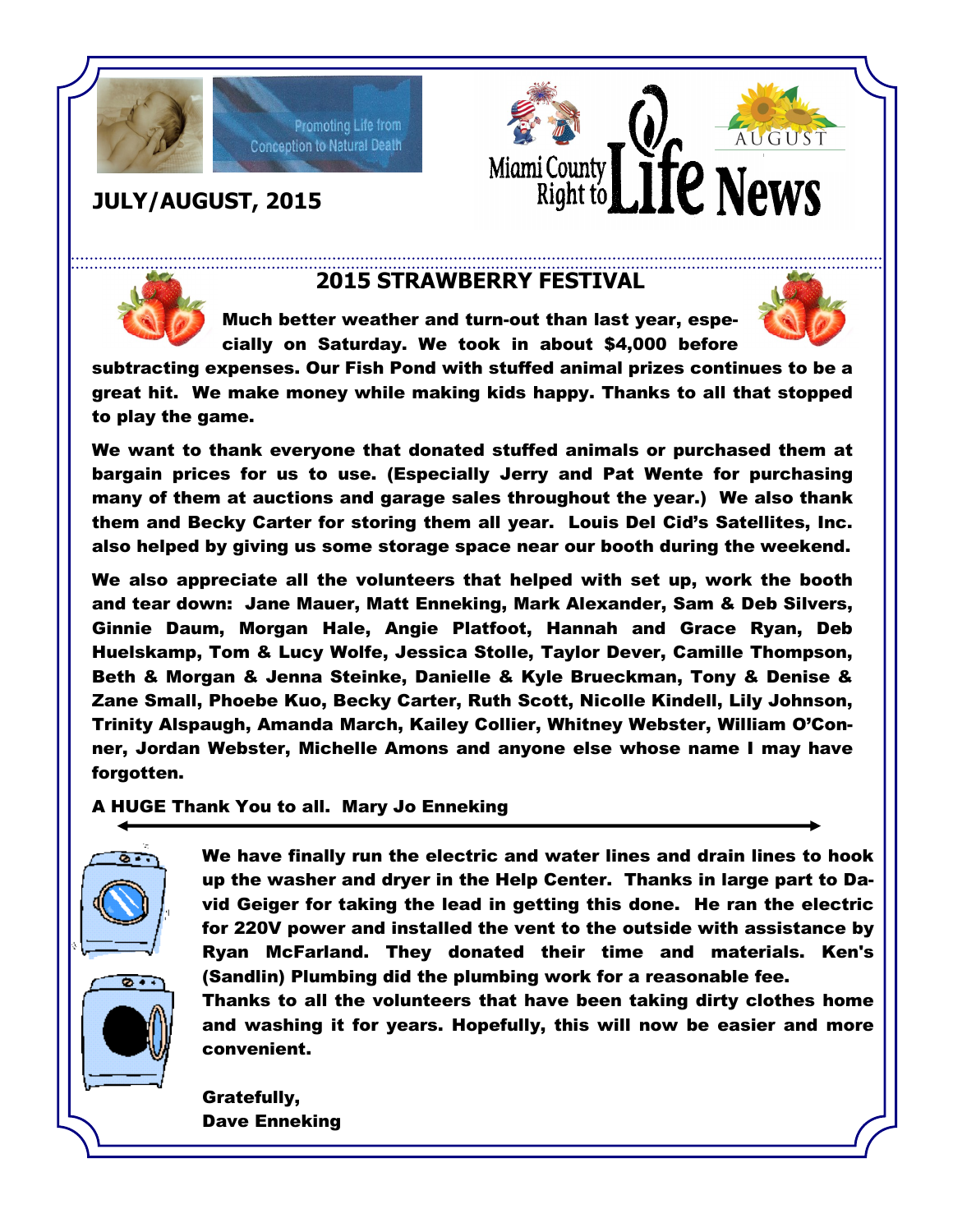Page 2 JULY/AUGUST, 2015

# UPCOMING EVENT:

| <b>Miami County Fair</b>                                                                                                                                                                                                                            | <b>Marigold Festival</b>                                                                                                                                                                     |
|-----------------------------------------------------------------------------------------------------------------------------------------------------------------------------------------------------------------------------------------------------|----------------------------------------------------------------------------------------------------------------------------------------------------------------------------------------------|
| We will again have an information<br>both at the Miami County Fair, Aug.<br>14-20.<br>Please advise if you would like to<br>monitor the booth for a 2 hr. shift<br>by contacting Mary Jo Enneking at<br>339-3198.                                   | Saturday, Sept. 12, 2015 at<br><b>Eichelberger Amphitheater at</b><br>the Heights, Huber Heights,<br><b>Ohio</b><br>Need help setting up booth at<br>7AM; booth opens at 11:00 AM<br>to 7PM. |
| <b>West Milton</b><br>$8 - 148$<br><b>Tipp City</b><br>$8 - 15$<br>$8 - 16$ &<br><b>Troy</b><br>$8 - 17$<br>$8 - 18$ &<br><b>Piqua</b><br>$8 - 19$                                                                                                  | Please contact Mary Jo En-<br>neking at 339-3198 to volunteer<br>for a shift at the MCRTL booth.                                                                                             |
| <b>SATURDAY</b><br><b>SEPTEMBER 12</b><br>9 A.M.-4 P.M.<br><b>Registration:</b><br>$9am-4nm$<br>Participant - \$50<br>Continental breakfast and lunch provided.<br>Student - free<br>Continental breakfast provided. Lunch provided for a \$15 fee. | Dr. Ben Carson<br><b>September 22, 2015</b><br><b>University of Dayton</b><br><b>Arena</b>                                                                                                   |
| <b>How to Register:</b><br>Complete this form and mail in with your<br>check or money order to:<br>LifeTech Conference 2015<br><b>PO Box 982</b><br><b>Sidney, OH 45365</b><br>Register online at LifeTechConference.org                            | <b>Tickets are \$50 or</b><br>\$75.<br><b>Purchase at ticket-</b><br>master.com or in per-<br>son at U. D. Arena<br>ticket office.                                                           |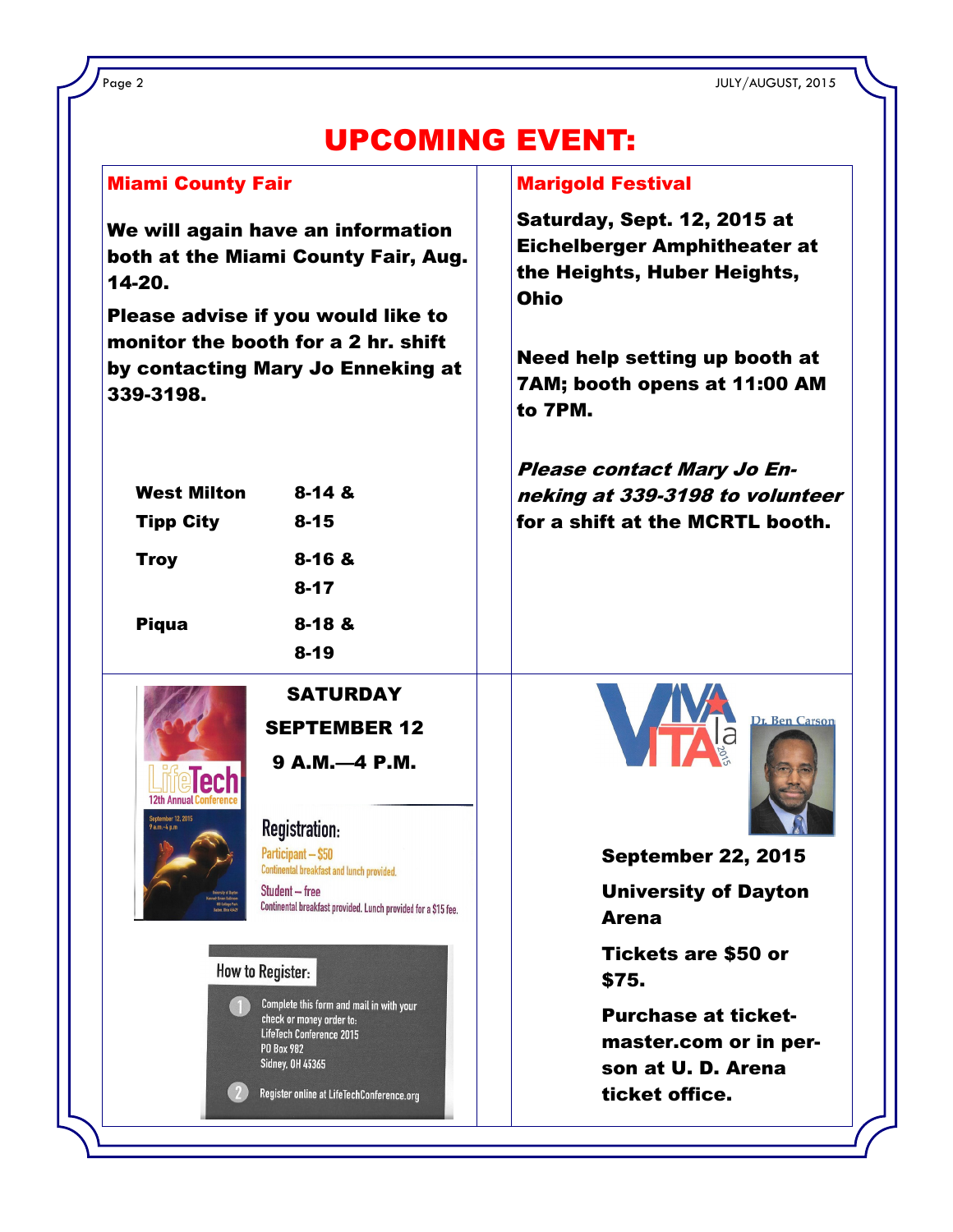Page 3 JULY/AUGUST, 2015



#### **MCRTL OFFICE VOLUNTEERS NEEDED!!**

We urgently need volunteers for Monday afternoons from 1:00—3:00 p.m. and Tuesday afternoons 1:00-3:00 p.m. Please call the office at 335-LIFE if you can help.



# **TODDLER CLOTHES NEEDED FOR MCRTL OFFICE**

Little ones grow so fast! It seems that you are always buying bigger sizes for them. Please consider donating your gently used toddler clothing to MCRTL!!! We desperately need 2, 3, and 4 toddler clothes.

Please call the office to either drop off



# **ST. BONIFACE 2015 OKTOBERFEST BINGO FRIDAY, SEPTEMBER 25 AND SATURDAY SEPTEMBER 26**

| Friday   | 5:00-7:30     | 7:30-10:00 |
|----------|---------------|------------|
|          | p.m.          | p.m.       |
| Saturday | $2:00 - 4:30$ | 4:30-7:00  |
|          | p.m.          | p.m.       |

MCRTL will be helping at the bingo. If you can volunteer at the bingo, contact Geri Ryan at 937-570-8212.